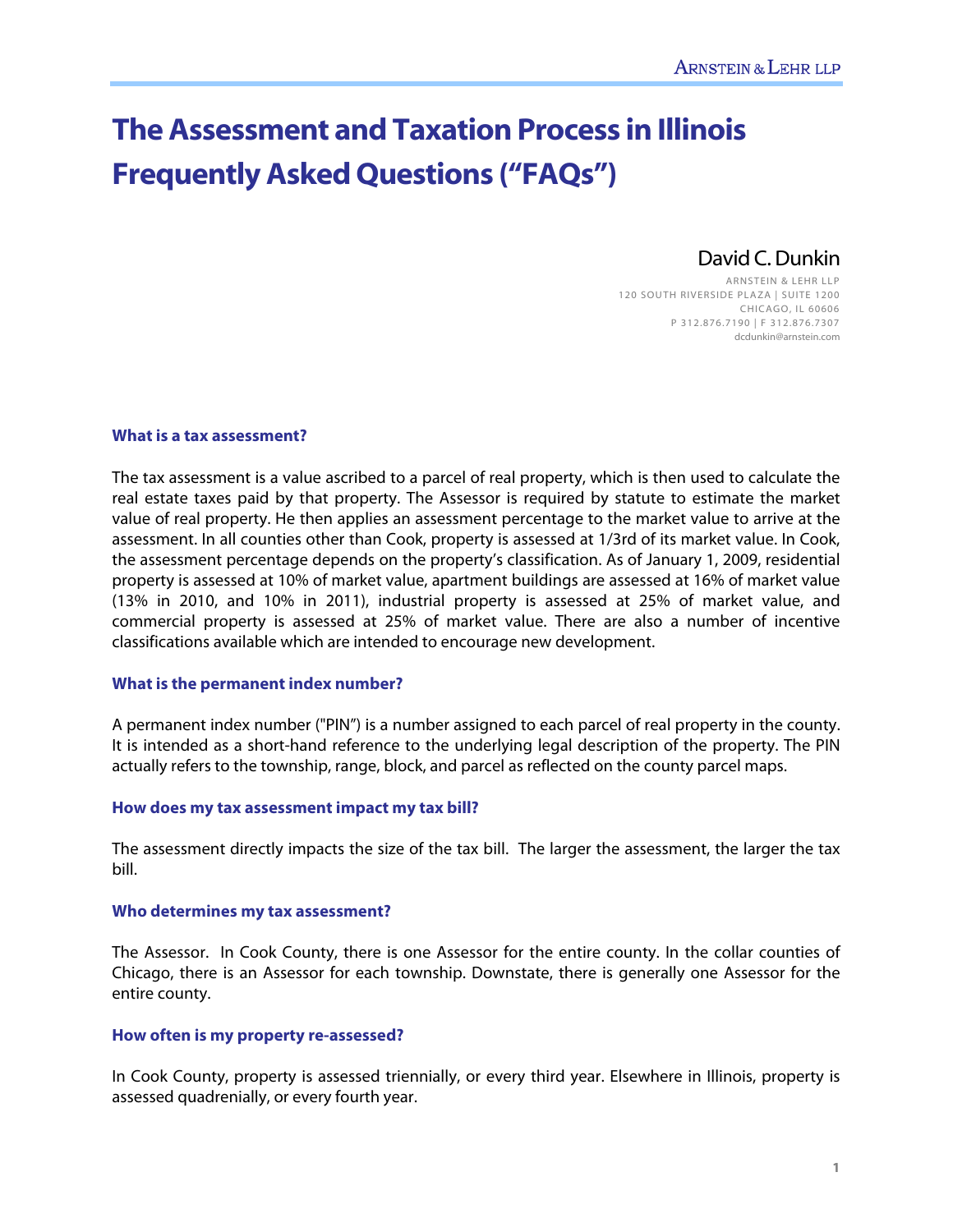# **Can my property be assessed each year?**

Nothing prohibits property from being assessed each year. By statute, the Assessor must at least reassess every four years, but may do so at his or her discretion more often.

# **My tax bill is \$0.00. Why is that?**

If the tax bill in question is the first installment bill due in March, then you must either have a new PIN number or the bill for last year was \$0.00. If the tax bill in question is the second installment bill due in the fall, then the tax assessment is \$0.00 (resulting in a tax bill of \$0.00) either because the property is exempt from taxation or was assessed as being of no value.

In Cook County, the first installment tax bill is always 1/2 of the prior year's bill. So, if you have a new PIN number, the bill will always be \$0.00 since the bill for the year before was non-existent and, therefore, presumed to be zero. You may have a new PIN because you live in a new development, which was subdivided to create new lots with new PINs, or there may have been a tax division or consolidation in which your old PIN was eliminated and new PINs created.

If your property is assessed at \$0.00, that is either because you are exempt from taxation, or your property is taxable but the Assessor has determined it has no value. If your property has value and is being assessed at \$0.00, we would encourage you to investigate why so you do not receive a back-tax assessment at some future date.

# **Can I contest my tax assessment?**

Yes, due process requires that you have the legal right to contest your assessment before issuance of the tax bill.

# **How do I contest my tax assessment?**

In Cook County, the assessment can be initially contested before the Cook County Assessor. The assessment can then be appealed to the Cook County Board of Review. Then, a further appeal can be filed to either the Property Tax Appeal Board or the Circuit Court.

In all other Illinois Counties, the assessment can informally be contested before the local Assessor; however, no county other than Cook has a formal appeal process before the Assessor's Office. The first official opportunity to contest the assessment is before the county Board of Review. Then, an appeal can be filed to either the Property Tax Appeal Board or the Circuit Court of Cook County.

# **If my tax assessment is lowered, how will this affect my tax bill?**

If your assessment is lowered, your tax bill will generally be lower than what it otherwise would have been.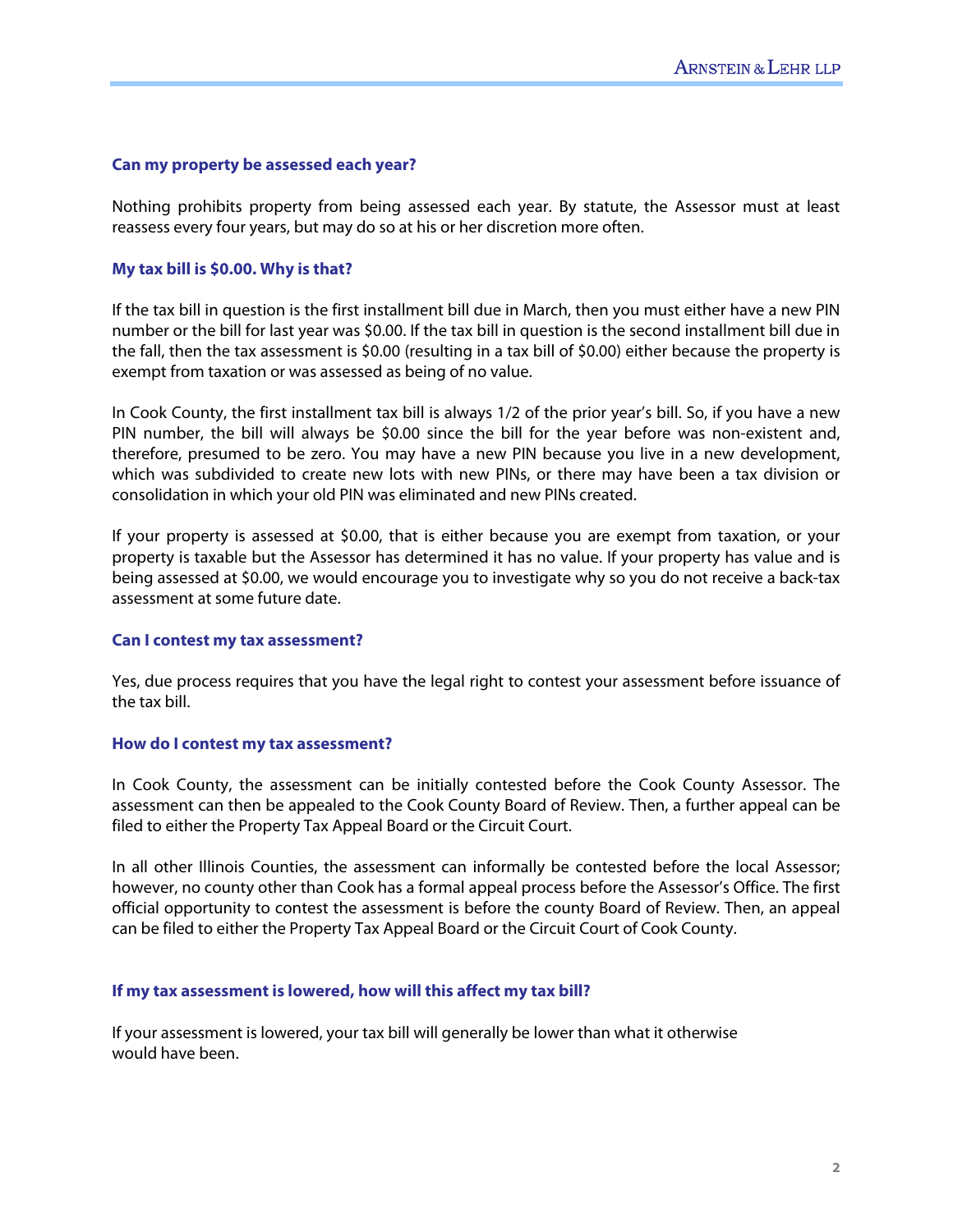#### **Do I need an attorney to contest my tax assessment?**

Yes and no. An individual may contest his or her assessment on his or her own, without the assistance of an attorney. The Cook County Assessor will allow a non-lawyer to file a tax appeal on behalf of another party. However, only a lawyer may represent another party before the county Board of Review or in Court. Since corporations, partnerships, condominium associations, limited liability companies, etc., are legal entities and not persons, only attorneys may represent them. For example, a shareholder who is not an attorney may not represent the corporation in which he or she owns stock.

# **Should condominium unit owners file complaints individually or collectively through the association?**

It is more efficient — and generally more effective - for a condominium association to hire one attorney to file a collective appeal on behalf of all homeowners in the condominium association.

#### **Is it possible to reduce the assessment of my home?**

Yes. Homeowners or their attorneys often obtain assessment reductions as a result of contesting their assessments.

# **What are the chances of success?**

The likelihood of success depends on the evidence. The market value placed on the property by the Assessor should not exceed actual market value. If the actual market value, as indicated by a recent sale price or an appraisal, is less than the assessed market value, the taxpayer should prevail. In addition, assessments should be uniform among comparable properties. So, if the taxpayer can demonstrate that comparable properties are assessed lower, then the taxpayer should prevail. However, a successful outcome may necessitate multiple levels of appeal.

#### **What are the deadlines for filing a complaint to the Assessor?**

In Cook County, the assessment season generally begins in May and continues through the end of the year. The Assessor allows a thirty-day filing window for each township in which complaints can be filed. These filing windows are spread fairly evenly through the assessment season. The filing deadlines are published on the Cook County Assessor's website in advance. No other Illinois county has a formal filing process at the Assessor's level.

#### **If a complaint is filed, when can I expect to receive a decision?**

Generally, 30 to 60 days after the complaint is filed.

# **How will an assessment reduction affect my tax bill?**

If the assessment is reduced, the tax bill will generally be lower than it would have been.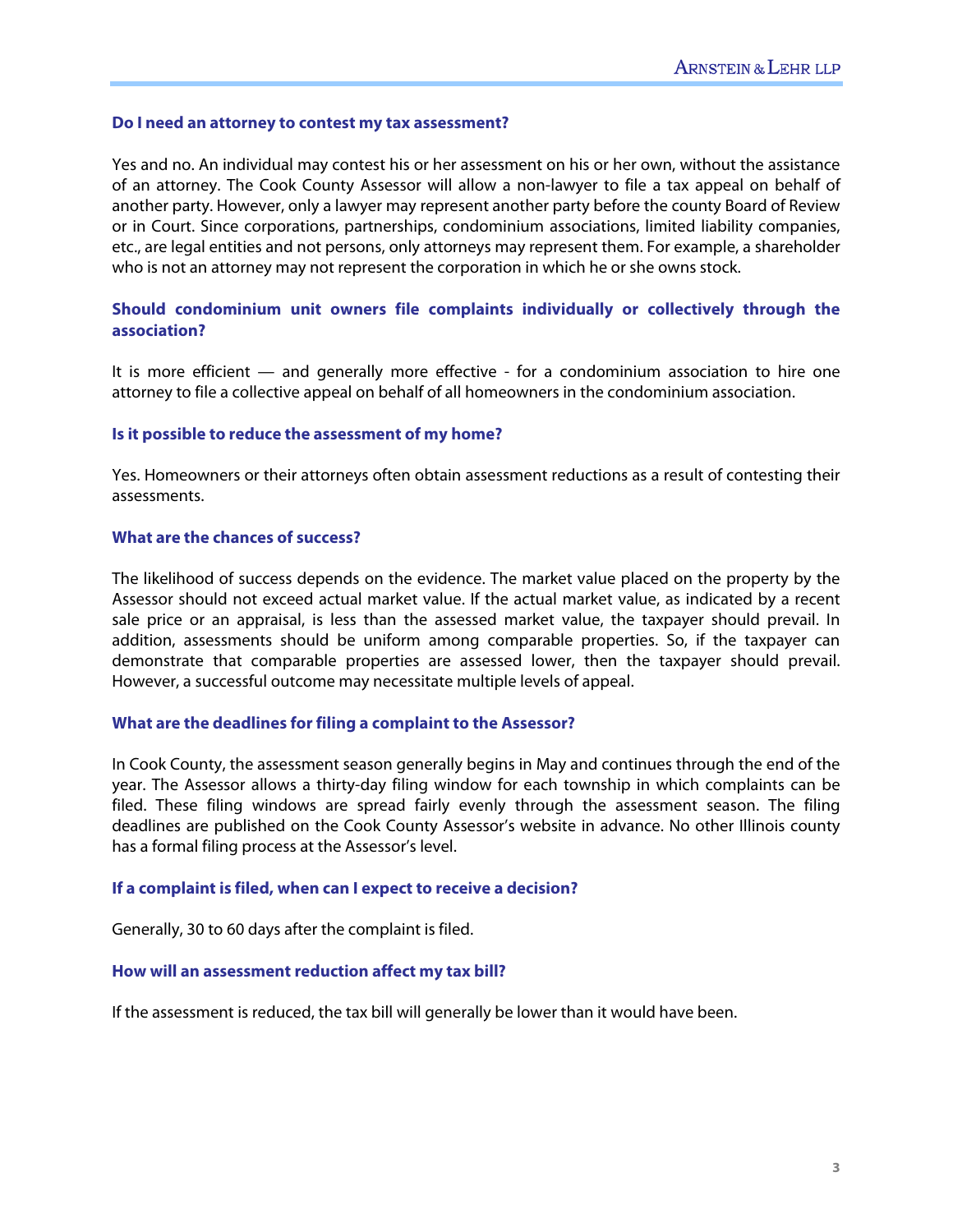# **If I am dissatisfied with the Assessor's decision, what are my appeal rights?**

You may appeal to the Cook County Board of Review and then to either the Property Tax Appeal Board or to the Circuit Court of Cook County.

#### **What are the deadlines for filing a complaint to the Board of Review?**

The Board of Review begins its session after Labor Day each year. The Board will establish a 30-day filing deadline for each township soon after the Assessor completes his work for the township. Complaints must be filed prior to the end of the filing deadline.

#### **How will an assessment reduction affect my tax bill?**

If the assessment is reduced, the tax bill will generally be lower than it would have been.

#### **If I am dissatisfied with the Board's decision, what are my appeal rights?**

You may appeal to the Property Tax Appeal Board or to the Circuit Court of the county.

#### **What are the deadlines for filing a complaint to PTAB?**

A complaint must be filed to the Property Tax Appeal Board not later than the 30th day following the date of the decision of the Board of Review.

# **If a complaint is filed, when can I expect to receive a decision?**

That depends. If the case is resolved by settlement, this can be accomplished in 3 to 6 months, depending on the backlog of cases. If the case proceeds to trial, you could wait 6 to 12 months for a trial and 3 to 4 four months following the trial for a decision.

#### **Why would I appeal to PTAB instead of Court?**

The PTAB has a lower stand of proof, more relaxed rules of evidence, and a generally faster docket.

#### **How will an assessment reduction affect my tax bill?**

If the assessment is reduced by PTAB, you will obtain a tax refund, with interest.

#### **If I am dissatisfied with the PTAB's decision, what are my appeal rights?**

You may appeal the PTAB decision to the circuit court on administrative review.

#### **What are the deadlines for filing a complaint to Circuit Court?**

Complaints must be filed within 30 days following the issuance of the PTAB's decision.